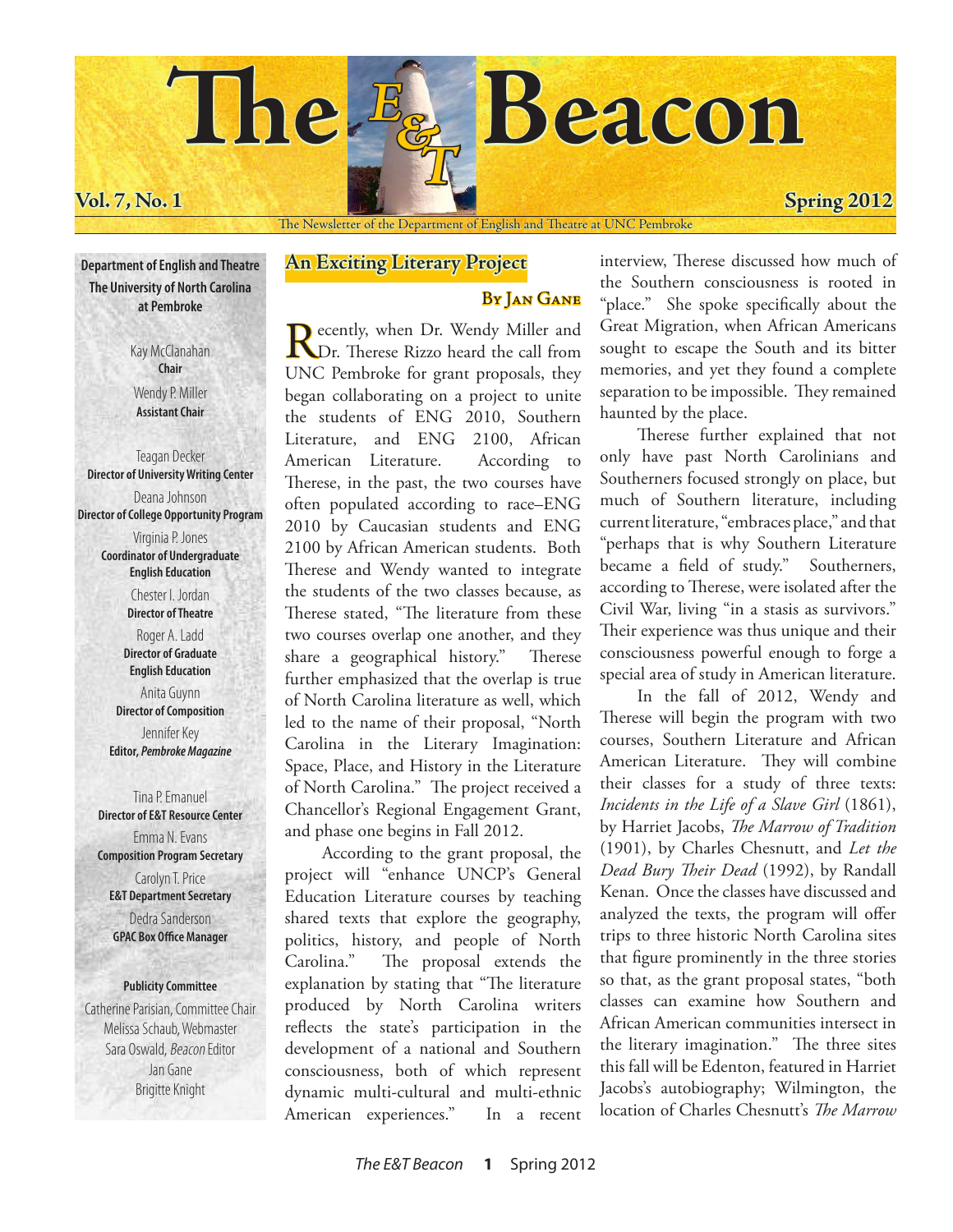

**Anita Guynn in China December 2011**



Anita with her Lanzhou University students and another one of their instructors on the last day of class



Top: Tibetan Buddhist monastery; Middle: Christmas tree in public square in Xi'an; bottom: bridge over Yellow River



Lanzhou University students at work in class

*of Tradition*; and Duplin County, the setting for *Let the Dead Bury Their Dead* by Randall Kenan. In the grant proposal, Wendy and Therese explain the importance of these trips by stating, "Many of our students live within hours of preserved historic sites, yet few of them visit these places or understand their importance to literary culture. . . Supporting local historical sites and teaching our students how to experience these places in an informed way will empower them to become life-long readers and supporters of this region."

When asked what criteria were used in the selection of the three texts, Therese explained that they wanted texts where clashing cultures could come together, and that Randall Kenan's novel will bring together the world of Jacobs's autobiography and of Chesnutt's historical novel. Students in both classes will look at American literature "through the South." Therese also emphasized that all three works help to dispel Southern stereotypes and that they all deal with "a sense of promise, either taken or not fulfilled, but a promise that still remains."

At the end of the fall 2012 semester, students in both classes will submit a portfolio of their papers and group work related to the field trips. Interested faculty will be invited to view the portfolios, and Wendy and Therese hope that this exchange will help them to identify any areas in need of modification. Finally, as Wendy and Therese state in their proposal, "This project will also foster notions of citizenship by using writing as the main component to implement our General Education curriculum. By creating writing assignments that help students experience literature in multiple ways—reading the text, exploring the text's geography, and

researching the political climate present during the text's creation–our writing instruction becomes a dynamic learning environment that helps students learn to write."

What an exciting adventure this will be for UNCP students! The news is out that the sections are filling to capacity quickly, and who can blame students for grabbing this opportunity to read exciting and challenging literature and to visit the historical sites featured in the books, all under the guiding influence of two experts in this field of study. Faculty members may come asking for the chance to audit or at least to ride along on the trips!

Congratulations, Wendy and Therese, for a well-deserved grant! We will all eagerly await the invitation to enjoy the portfolios of your students. *E & T*

## **Anita Guynn Teaches in China**

## BY BRIGITTE KNIGHT

Last December when most faculty mem-<br>bers took a break from teaching, Dr. Anita Guynn from English and Theatre traveled to the Gansu Province of China and spent most of the month teaching an ESL writing class at the Lanzhou University of Finance and Economics to students preparing to study in the United States. Anita became interested in teaching in China so she could "understand our international students better" and test her proficiency in Chinese after studying the language for four semesters. Although UNCP's International Program coordinated the trip, Lanzhou University funded travel and provided Anita with a stipend and an apartment located on campus.

While teaching the writing class, Anita was impressed with the progress and en-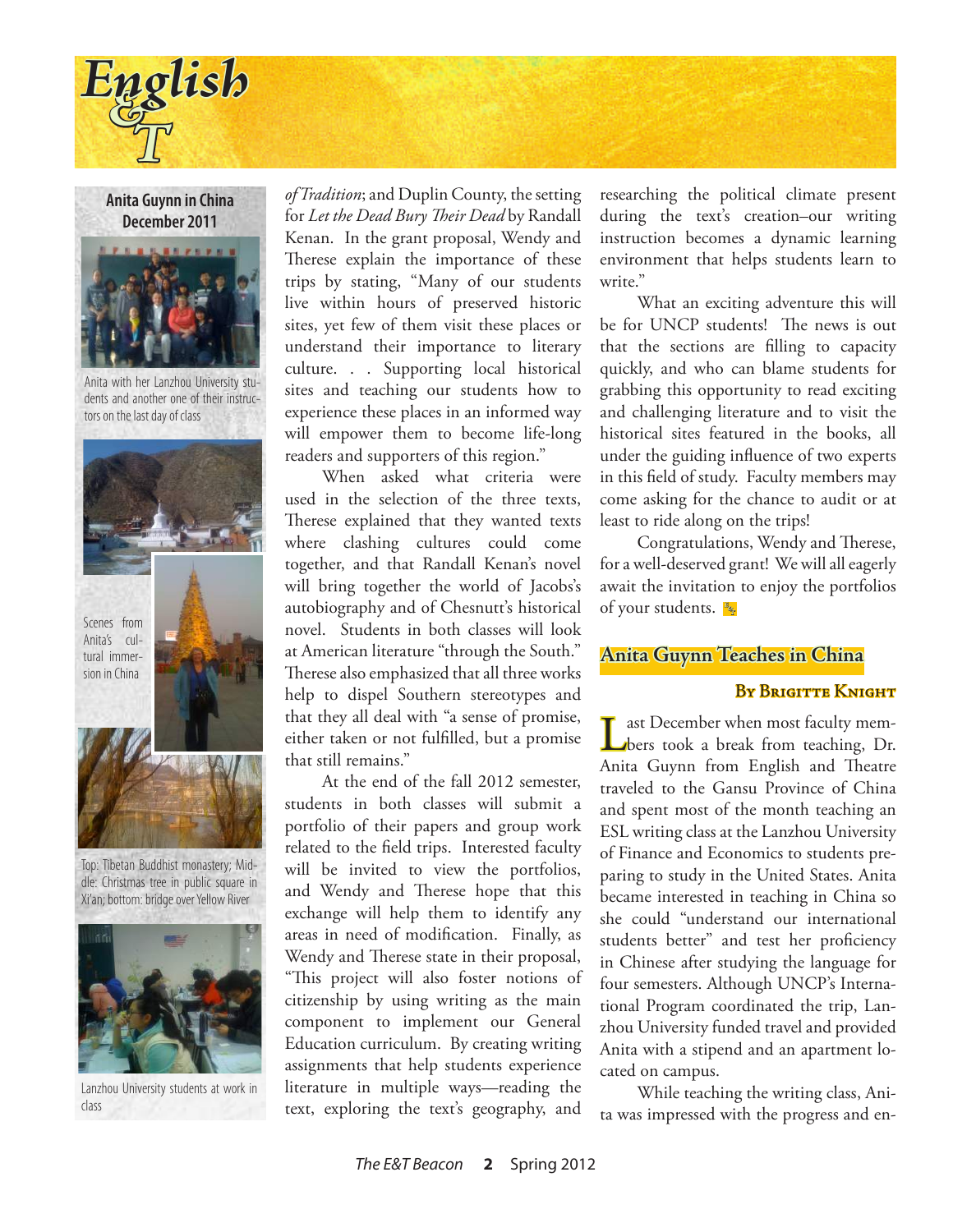

**E&T Senior Dinner 25 April 2012**



Seniors Deon Harrell, Josh Webb, Courtney Collins, Katie Baker, and Brenda Hunt McPherson with Awards Committee Chair Therese Rizzo after the dinner



Deon, Courtney, Katie, and Josh get a kick out of the personalized certificates presented by Therese.



Brenda Hunt McPherson receives the Outstanding English Education Graduate award. Taryn Gutierrez, named Outstanding English Graduate, was unable



gagement of her 18 students, even though they did not have much previous exposure to the demands and expectations of American academic writing. Anita also took the opportunity to reconnect with other Chinese writing instructors who were once visiting scholars at UNCP. These instructors are now committed to changing their pedagogy to incorporate more Westernized approaches to teaching academic writing in China, such as teaching students about the writing process, revision, peer review, and even word processing—all writing concepts and practices that are usually not taught or required in Chinese schools. Because of the positive experience with familiarizing her students with American academic writing, Anita hopes to return to China to become involved in these efforts to change and improve writing instruction there.

Outside of the classroom, Anita did not let the language barrier, bitter cold, or air pollution deter her from experiencing the "wealth of Chinese history and culture." In addition to visiting the Qinqiang Opera Museum and the Gansu Provincial Museum, Anita also traveled to the Labrang Tibetan Buddhist Monastery where she was delighted to learn that "rhetoric lives" when the tour guide, a student monk from the to attend the dinner. **College of Philosophy at Labrang, pointed** teachers." out that he and other monks devote most of their time to debate. Anita also enjoyed sampling the local cuisine and claims that she "can say that [she has] truly lived" now that she has tried the world famous Lanzhou beef noodles for breakfast. These cultural excursions left Anita with a better understanding of "Chineseness" as well as of the reverence her Chinese students at UNCP have for tradition and culture.

> Although the sightseeing tours were a culturally rich adventure, Anita's favorite

experiences were with her students and the people of China. She describes the Chinese as always "gracious and friendly," even though those from the Gansu Province have not had much exposure to Westerners. Their hospitality and kindness were particularly evident with Anita's students who joined her for lunch in the school cafeteria, accompanied her on sightseeing trips, and assisted her in making her apartment more comfortable. Moreover, as Anita traveled about the region, university officials and guides "meticulously shepherded and cared for" her. She also discovered that speaking "Chinglish" with curious, young children was often "an entrée into conversation" with parents. Anita's fondest memory, however, is of an elderly gentleman at a dinner party who wrote an ancient poem in Chinese characters on rice paper with traditional brush and ink and gave it to her as a gift. By getting to know her students and the people of China, as well as by immersing herself in the language and culture, Anita says she now better understands "the level of culture shock" the Chinese students at UNCP may experience. This awareness will certainly influence her teaching because, as she points out, "What helps us understand our students helps us to become better teachers." *& T*

# Remembering Angela Renee Musselwhite McMillan

## By Ginny Jones

This January, we experienced the loss<br>
of Angela Musselwhite McMillan, a recent (2009) graduate of our English Education Program. Angela transferred to UNCP from Robeson and Bladen Community Colleges. Upon completing her degree, she taught at Red Springs High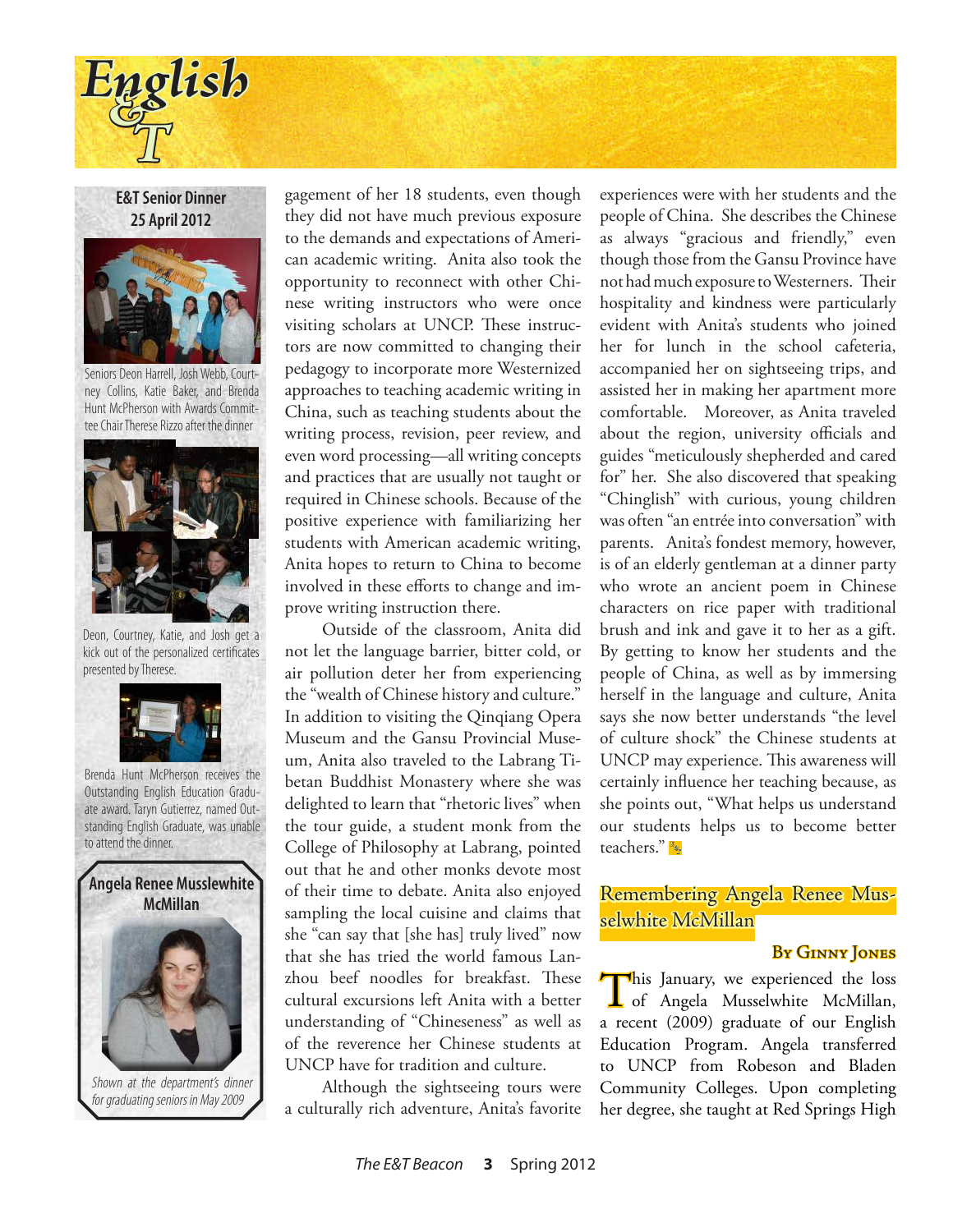

**Pembroke Undergraduate Research and Creativity (PURC) Symposium April 2012**



Deon Harrell poses with his poster, "The (Beautiful) Taboo of Post-Apocalyptic Civilization," at the PURC Symposium.

Twenty-five students mentored by English faculty participated in the sixth annual PURC Symposium. All of them are to be commended, and several of them were awarded recongnition by the judges:

First Place, Oral Presentations

**Tank Steiner** "Rethinking ESL Tutoring Strategies: Lessons from Germany" Faculty Advisor: Teagan Decker

First Place, Poster Presentations in Humanities and Mass Communications

**Amelia Philbrook** "'The Sin Eaters' and 'The Shawl' as Test Cases for Apocalyptic Holocaust Literature" Faculty Advisor: Michele Fazio

Honorable Mention, Poster Presentations in Humanities and Mass Communications

**Patricia Taylor** and **Katie West** "The Effect of Intensive Standard English Grammar Instruction on Reading and Writing Skills" Faculty Advisor: Sara Oswald



Katie West and Patricia Taylor with their poster

School, where Teresa A. Patterson, her department head and a UNCP alumna, described her as "a beautiful spirit; her loss is felt here at Red Springs...While at Red Springs, she taught 10th and 12th graders and did a superb job. She was warm and willing to do whatever was necessary to master her craft." Angela had a nurturing personality, having worked in home health care and as a Sunday school teacher. She had recently remarried and left a daughter, Kelsey, and her mother, Diane Blackwell, besides her husband, Jonathan McMillan.

Dr. Roger Ladd recalls her as a student in his Medieval British Literature and Aspects of the English Language classes: "She was hard-working, reliable, and always contributed a positive energy to whatever conversation was going on. Angela's persistent pleasantness and willingness to engage with all of the material really helped keep the class dynamic positive and productive. Her persistent decency brightened the atmosphere wherever she was."

I taught Angela as a student in her methods course and supervised her as a student teacher at St. Pauls High School. I remember Angela's determination to become a mentor to her students; her rapport with them showed in the relaxed classroom atmosphere and their willingness to work for her. Angela encouraged them by allowing success in such activities as a 'Jeopardy' review game for *Macbeth*. I particularly recall a surprise "going away" party for which Angela's ESL students provided all of the refreshments—even a cake "smuggled" in the classroom through a window. Angela felt that she could lead and inspire her students, saying, "The fact that I came from a poverty-stricken neighborhood and beat the odds by graduating from both

high school and college [tells them] that if I can do it, they can do it." We will remember Angela for her success in doing just that as well as for her gracious nature. *E & T*

## **Remembering Cate Zeigler**

# By Dennis Sigmon

Catherine (Cate) Brooke Zeigler, of Lumberton, NC, passed away on January 31, 2012. A 2008 graduate with the baccalaureate degree in English from UNCP, Cate was in many ways the consummate English major. She was an eager and voracious reader, who enjoyed her encounters with all sorts of texts, from children's books to established literary classics. She thought insightfully about her reading and was able to articulate her ideas in clear, interesting writing. She was willing to contribute to oral discussion of literature within and outside the classroom, although she did not seek to be the center of attention in such situations. Cate had a passion for sharing the power of reading with others—especially with children, was fond of animals, and enjoyed long walks for contemplation.

Cate commuted to her classes on campus and made her class time count, making it a point to register for classes about topics in which she found personal interest, not merely the expected or the required. Ms. Jan Gane, who taught Cate in a world literature course, recalled Cate's consistent preparedness for classes and her ability to make comments in ways that forwarded discussion. Of Cate, Jan said, "She was a bright student, a class leader, and a pleasure to teach." Cate was a model of the true "student of English." Members of the department who knew her recall Cate fondly. *E & T*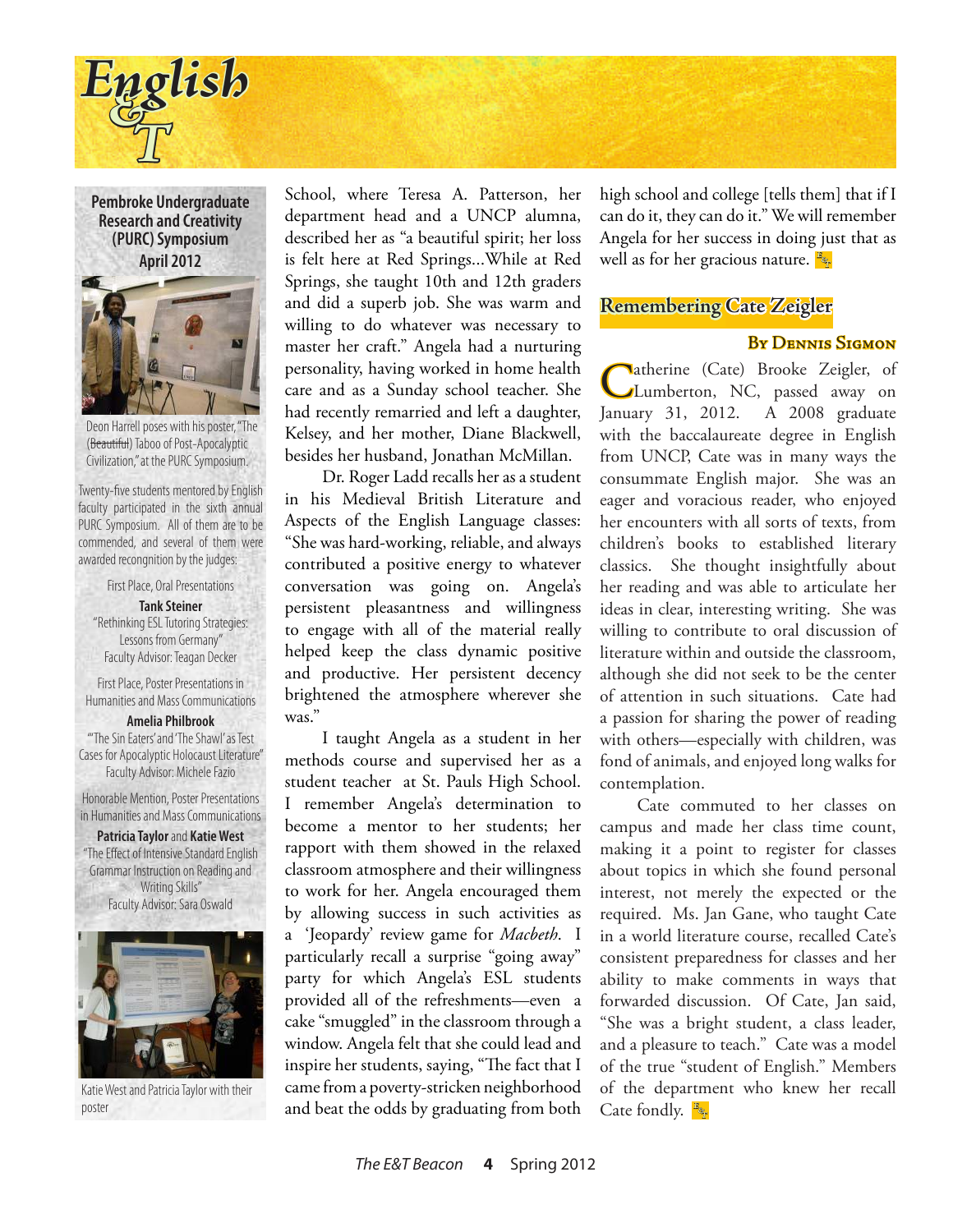

**Faculty Awards Dinner 23 April 2012**



Monika Brown and Holden Hansen congratulate one another after the awards presentations. Monika received one of the three awards for Teaching Excellence, and Holden was this year's recipient of the Adolph Dial Award for Scholarship and Creative Work.



Monika and Holden pose with the evening's other award winners: Dr. Tony Curtis of Mass Communication and Dr. Marilu Santos of Biology, honored for Teaching Excellence, and Dr. David Nikkel of Philosophy and Religion, this year's recipient of the Board of Governors Award for Excellence in Teaching.

Also honored at the dinner were faculty members who have been promoted to the rank of **Full Professor**. Two English faculty members received medallions for this achievement:

#### **Susan Cannata Karen Helgeson**

One Theatre faculty member also received a medallion for his promotion to Full Professor for the 2012-13 academic year:

**Holden Hansen**

## **Scholarship Winners Announced**

Three English majors have been<br>awarded departmental scholarships for the  $2012-13$  academic year: MARY HUNTER, winner of the John Green Memorial Scholarship; Lucy PREVOST, winner of the Sue Betty Locklear Endowed Scholarship; and **SAVANNA FOWLER**, winner of the Grace Loving Gibson Endowed Scholarship. Congratulations to all of them!

# **English Faculty Activities**

MONIKA BROWN presented a paper in March at the 2012 Conference of the interdisciplinary Nineteenth Century Studies Association in Asheville. The conference theme was Spiritual Matters/Matters of Spirit. Her paper, "*Father Oswald*: A Roman Catholic Conversion Novel as 'Woman's Sermon,'" discusses an anonymously-published Victorian novel that was reviewed in the 1840s as a work of theology. At the conference, Monika also chaired a session on pilgrimages in nineteenthcentury art and literature, and she read a paper for her English and Theatre colleague Therese Rizzo: "It is by that sweet word alone…that I bring before mine eyes… the image of her who is no more: Linguistic Necromancy in E.A. Poe's 'Ligeia.'" At Emmanuel Episcopal Church in Southern Pines, Monika coordinates volunteers for the Family Promise program for homeless families, and she sings in the Emmanuel Choir, which presented an Anglican Choral Evensong concert for the March 2012 Palustris Arts Festival.

MARK CANADA was named Dean of UN-CP's College of Arts and Sciences in April.

In May, he will present "Thomas Wolfe, Return, and the Asheville *Citizen*" at the annual conference of the Thomas Wolfe Society in Asheville.

POLINA CHEMISHANOVA will be the department's next Director of Composition, beginning in May 2012. The First-Year Composition Committee unanimously recommended Polina for this position, stating that her "education, experience, and involvement in the UNCP writing initiatives have prepared her well to direct the program."

CYNDI MIECZNIKOWSKI presented "What IS College Readiness? Using Reading to Teach Students How to Learn" at the Conference on College Composition and Communication in St. Louis, MO, in March 2012. She also participated in an all-day pre-conference workshop with K-12, two-year college, and four-year college and university English teacher-educators and administrators to strategize ways of developing and sustaining K-16 teacherpartnerships. And she participated in the first meeting of the new special interest group on reading and composition, which has inspired a collaborative project with teachers of writing at a nearby two-year college and high school that will study and improve our students' reading-into-writing practices. In December, Cyndi was asked to serve as the Project Coordinator and Budget Manager for the NASNTI Cycle III Grant (2012-2016) titled, *Harnessing Opportunities through Proactive Education and Services (HOPES)*—a five-year, comprehensive plan for improving student retention and graduation rates through support for course and program innovation as well as faculty and student research.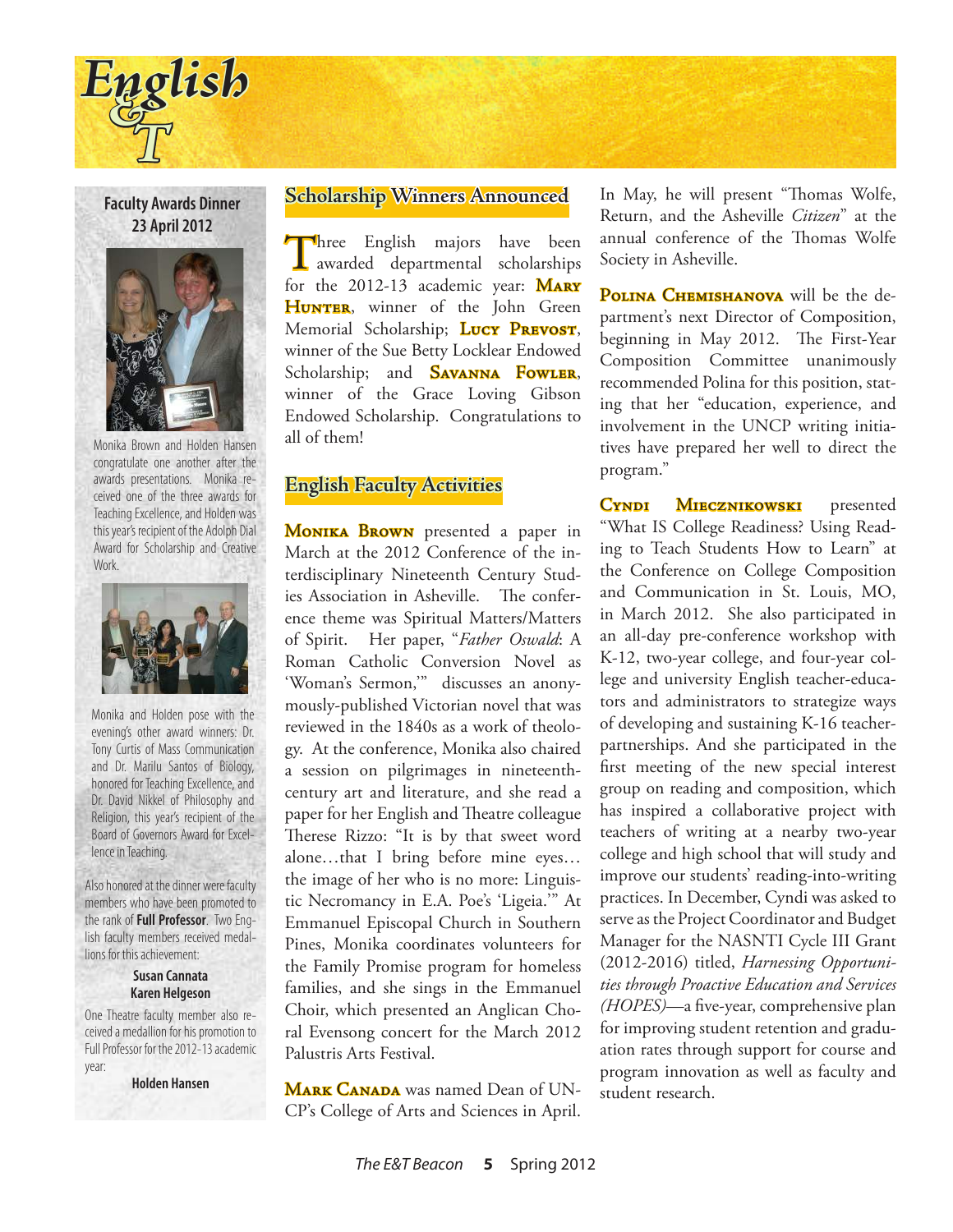



**Courtney Stoker**'s essay "The Great Debate," written in ENG 1060: Composition II in Spring 2010 and first published in ReVisions: Best Student Essays (Vol. 11), has been selected for inclusion in the composition textbook Real Writing: Paragraphs and Essays for College, Work, and Everyday Life with Readings, 6th Edition. The book, written by Susan Anker, is scheduled to be published by Bedford St. Martin's in November 2012. The essay can be viewed at http://www. uncp.edu/et/revisions/

**Students Remember the** *Titanic* **17 April 2012**



Sunday, 15 April 2012, marked the 100<sup>th</sup> anniversary of the sinking of the Titanic, which claimed the lives of over 1,500 passengers and crew. The students in Catherine Parisian's ENG 1060 class held their annual Titanic Memorial Poetry Reading at the water feature in front of the library at 8:00 am on Tuesday, 17 April—the same date on which the rescue ship Carpathia arrived in New York 100 years ago carrying over 700 survivors.

WENDY MILLER presented a paper entitled "The Politics of Food and Consumption: Kitchen as Battleground in *Bastard out of Carolina*" at the Popular Culture Association/American Culture Association National Conference in Boston, MA, in April.

SARA OSWALD participated in the Advisors' Roundtable session at the annual NC College Media Association conference at Winston-Salem State University on 18 February 2012, which she attended with three members of the *Indianhead* yearbook staff. On 14 March 2012, she presented "Just My Type," a session on the use of typography as an element of graphic design, at the Columbia Scholastic Press Association Convention at Columbia University in New York City. Sara was recently elected President of the Board of Directors of Gilbert Theater in Fayetteville.

CATHERINE M. PARISIAN attended three conferences this semester in her role as Affiliate Society Coordinator for the American Society of Eighteenth-Century Studies (ASECS). In January, she attended the annual meeting of the Bibliographical Society of America in New York, a society for which she also serves on the program committee. In February, she attended the South Central Society for Eighteenth-Century Studies in Asheville, NC, and in March she attended the ASECS meeting in San Antonio, TX. At all of these meetings, she spoke on behalf of ASECS, promoted its fellowship program, and attended graduate student mentoring events. At the ASECS meeting, she also hosted the annual affiliate society networking breakfast and served as a respondent on the Burney Society graduate student seminar roundtable "Frances Burney and Performativity." Participation in this session afforded her the opportunity

to work closely with a graduate student in Burney studies as she read the student's paper prior to the conference, responded to the paper during the session, and provided extensive written feedback on the student's dissertation chapter from which the paper was drawn. Finally, she was pleased to assist in establishing a joint fellowship between ASECS and the Rare Book School at the University of Virginia.

MELISSA SCHAUB's article "The Margins of the Dramatic Monologue: Teaching Elizabeth Barrett Browning's 'The Runaway Slave at Pilgrim's Point'" appeared in *Victorian Poetry* 49.4 (Winter 2011). In March, she received the Northeast MLA Women's and Gender Studies Caucus Essay Award, for the revised article version of her 2011 Northeast MLA conference presentation, "Middlebrow Feminism and the Politics of Sentiment: From *The Moonstone* to Dorothy L. Sayers."

**ROBIN SNEAD** published an annotated bibliography, "'Transfer-Ability': Issues of Transfer and FYC," in December 2011 through the Writing Program Administrators *CompPile* website, which makes research bibliographies on various topics available to the college/university writing community. The bibliography includes resources on knowledge and skills transfer and first-year writing, covering sources that question whether or not skills and knowledge gained in first-year writing courses transfer to other college/university courses that require writing and to other writing situations in general. In February 2012, she presented "Staffing First-Year Writing in the UNC System: The 'Ideal' and the Reality" at the Fourth Annual NC Symposium on Teaching Writing at NC State University. This presentation included the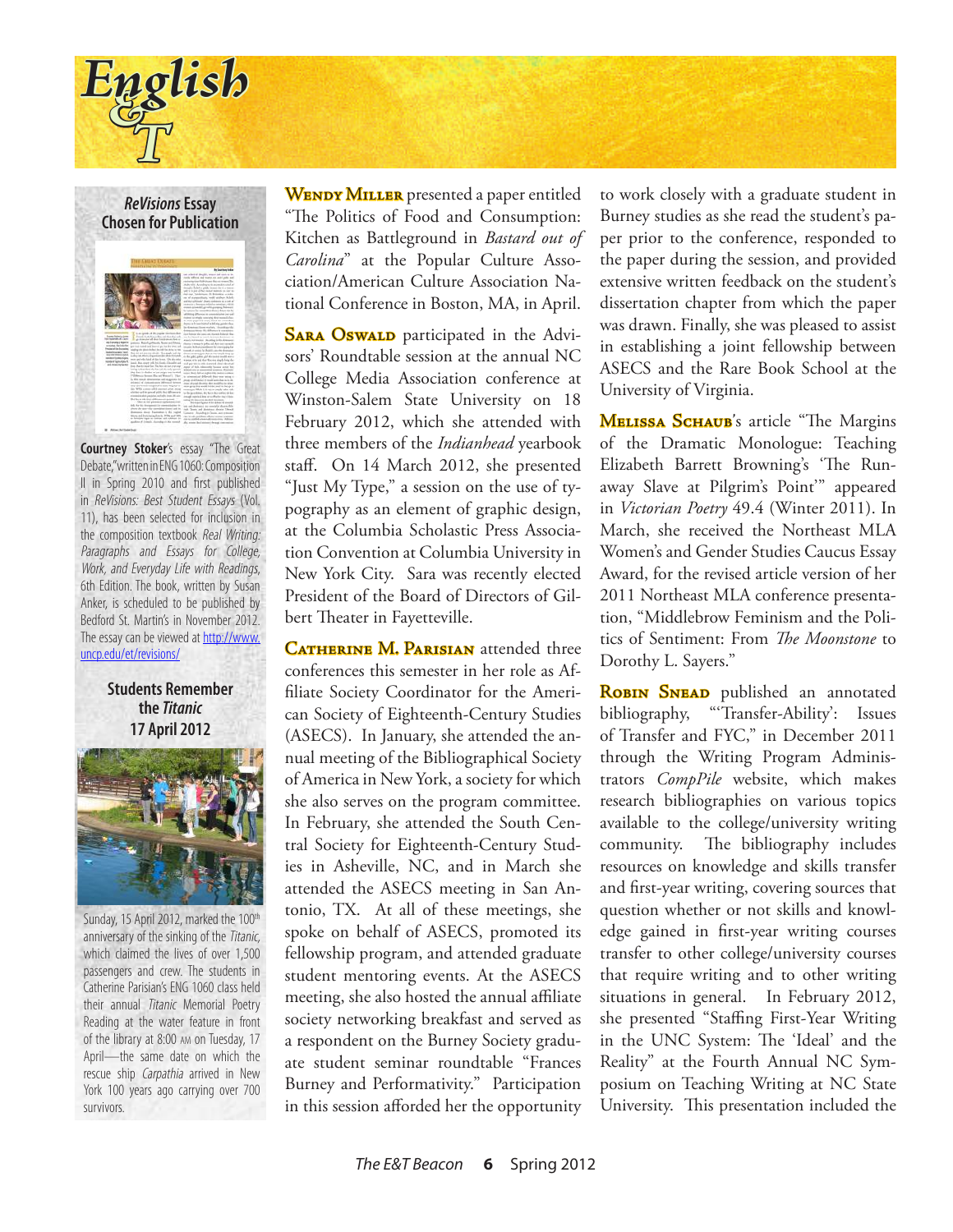

**Service-Learning Symposium April 2012**



1060, who completed a service-learning project of oral histories in conjunction with the Lumbee Tribe, won the first Diane Jones Award in service-learning. Pictured above after winning the award are students Alejandra Reyes, Victoria Trujillo, and Valerie Snodgrass; Christie Poteet, Director of Service-Learning; Michele Fazio; and students Sha'Nice Cunningham, Tevin Pridgen, Daniel Luck, and Jeffrey Hunt.

# $\mathcal{C}$

# **NC College Media Awards 18 February 2012**

### **The Aurochs, Volume 11**

Brittany Raines, Editor Karen Helgeson, Advisor First Place, Nonfiction Rachel Young, "Blind Dates" Third Place, Poetry Jake Bayog, "My Bernadette" Second Place, Photography/Art Sarah Linn Fröhlich, "Lizard" Third Place, Photography/Art Chris Fisher, "Arab Dhow"

#### **Indianhead, Volume 66**

Chantel Moore, Editor Sara Oswald, Advisor Best of Show—Yearbooks Third Place, Sports Copy Emily Kline Honorable Mention, Student Life Copy Maria Hockaday Honorable Mention, Spread Design Janna Blue

results of a qualitative survey of the writing program administrators from each school in the UNC system. The survey, and the resulting paper, compared the staffing of first-year writing with the 1989 CCCC Position Statement "Postsecondary Teaching of Writing: Principles and Standards" as well as with other national reports concerning the staffing of first-year writing courses. Michele Fazio and her students in ENG **At CCCC 2012 in St. Louis, she facilitated** Board for *Pembroke Magazine*. <mark>B</mark> (with four others) an all-day workshop on 21 March titled "Cutting/Moving/Singing/ Drawing Through the Hype: Writing Actions and Activities in Multimodal Composing," and on 23 March she presented "Meaning Potential: Interface as Visual Metaphor," a presentation that examines the potential of visual metaphor and visual metonymy to contribute to meaning in digital webtexts.

> RICHARD VELA presented four conference papers this year: "Shakespeare Reshaped: Twenty-First Century Film Variations" for the Twenty-Fifth Medieval-Renaissance Conference at the University of Virginia-Wise in September 2011; "Locating Shakespeare's Stages: Strategies for Teaching the Plays through Performance" for the Popular Culture of the South Conference in New Orleans, LA, in October 2011; "Operation Gatekeeper: Redefining the Mexican Border and Retelling the Immigrant Narrative on Film" for Border Visions, a joint conference of Central Connecticut State University and the Literature/Film Association in New Britain, CT, in October 2011; and "Putting On Shakespeare: The Backstage Film in the Twenty-First Century" for the National Popular Culture Association/ American Culture Association Conference in Boston, MA, in April 2012. He was awarded a Directed Academic Leave

of Absence through UNCP's Teaching and Learning Center to be taken during the spring 2013 semester. Richard continues as Area Chair for Shakespeare on Film and Television for the National Popular Culture Association. He is also an officer with the Literature Film Association and a contributing editor for *Literature/Film Quarterly*, as well as being a member of the Advisory Board for *Pembroke Magazine*. *E*

# **Faculty Farewells**

# BY KAY MCCLANAHAN

AMY BLITCHOK will leave us at the end of this semester. She is considering pursuing a law degree and has relocated to the Raleigh area. If she teaches in the fall, she will do so nearer to home. Since she has had the stamina to teach four sections of ENG 1060 semester after semester after semester, Amy should find the rigors of law school a piece of cake.

TAMIKA CAREY will also be leaving us after this semester. We were fortunate to have Tamika's expertise in cultural rhetorics even for a short time, and our loss will be the State University of New York (SUNY) at Albany's gain. Tamika will be joining the faculty at Albany in the fall, where she'll be teaching in the undergraduate major and doctoral concentration in Writing Practices.

**DUNDEE LACKEY** has accepted a position beginning in the fall at Texas Woman's University in Denton, Texas. The university offers a Ph.D. in Rhetoric, a program which will no doubt benefit from Dundee's considerable expertise in digital rhetoric. The move will also take her much closer to home. *E & T*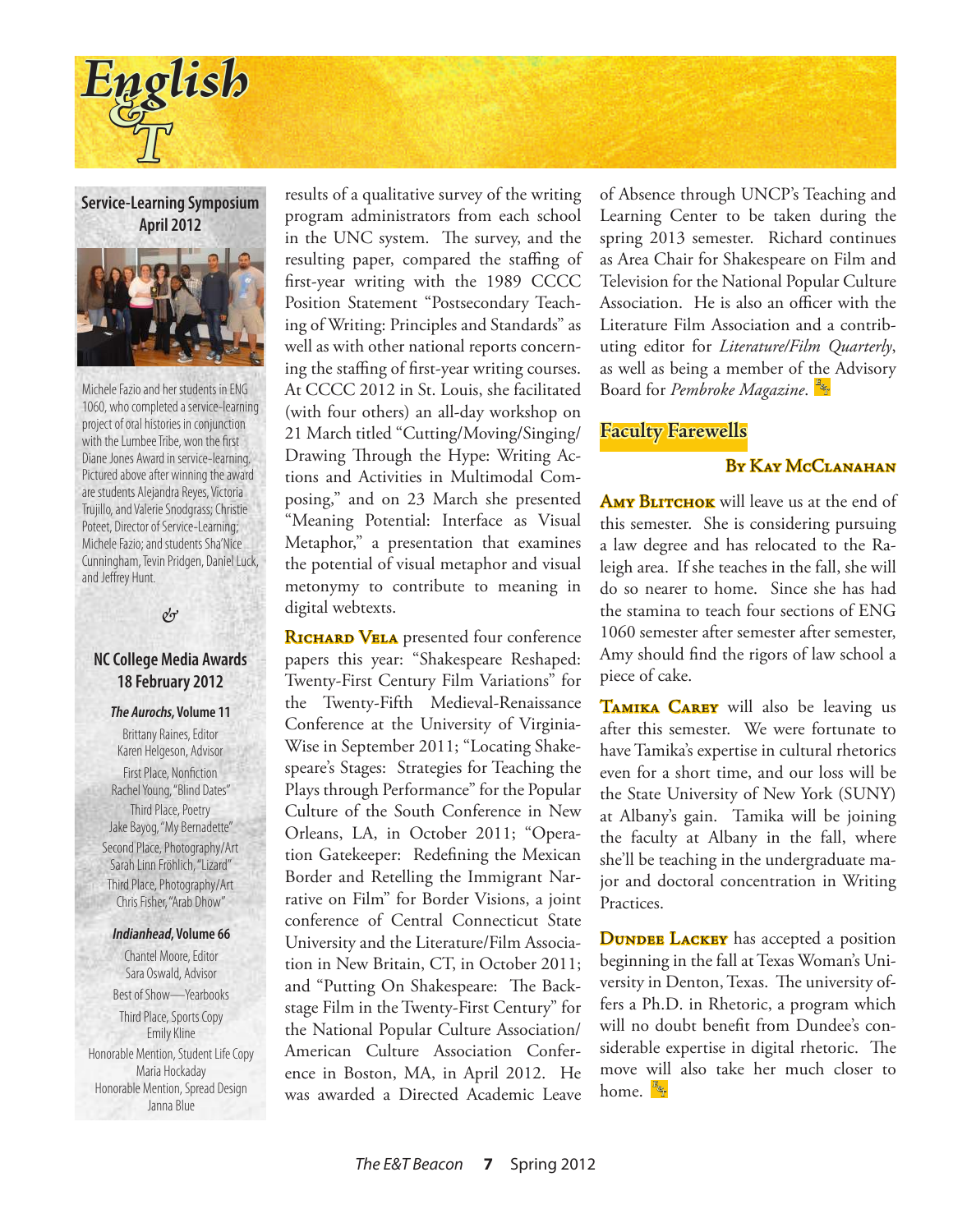

# **2011-2012 University Theatre Productions**

*Chicago* Music and Lyrics by John Kander and Fred Ebb Book by Bob Fosse

**Directed by Hal Davis and Natalie Smith**



& *The Odd Couple*

*(Female Version)* By Neil Simon **Directed by Chet Jordan**



**22-25 February 2012** & *The Crucible*

By Arthur Miller **Directed by Holden Hansen**



**19-21 April 2012**

# **Theatre Faculty Activities**

HOLDEN HANSEN will appear in 42, a movie about Jackie Robinson, directed and written by Academy Award-winning screenwriter Brian Helgeland. The film, which stars Harrison Ford, will be shot in May or June in Atlanta.

NATALIE SMITH has been accepted to intern with the Zip-Zap Circus in Cape Town, South Africa, for eight weeks during the summer of 2012. She will be teaching aerial arts, dance, costume design, and makeup as well as training in various art forms. Zip-Zap Circus has performed all over the world for a variety of age groups and has many outreach programs to include children with disabilities and those who are HIV-positive. One of their main funders is Cirque du Soleil, which does annual training for the Zip-Zap faculty.



**Directed by Chet Jordan**